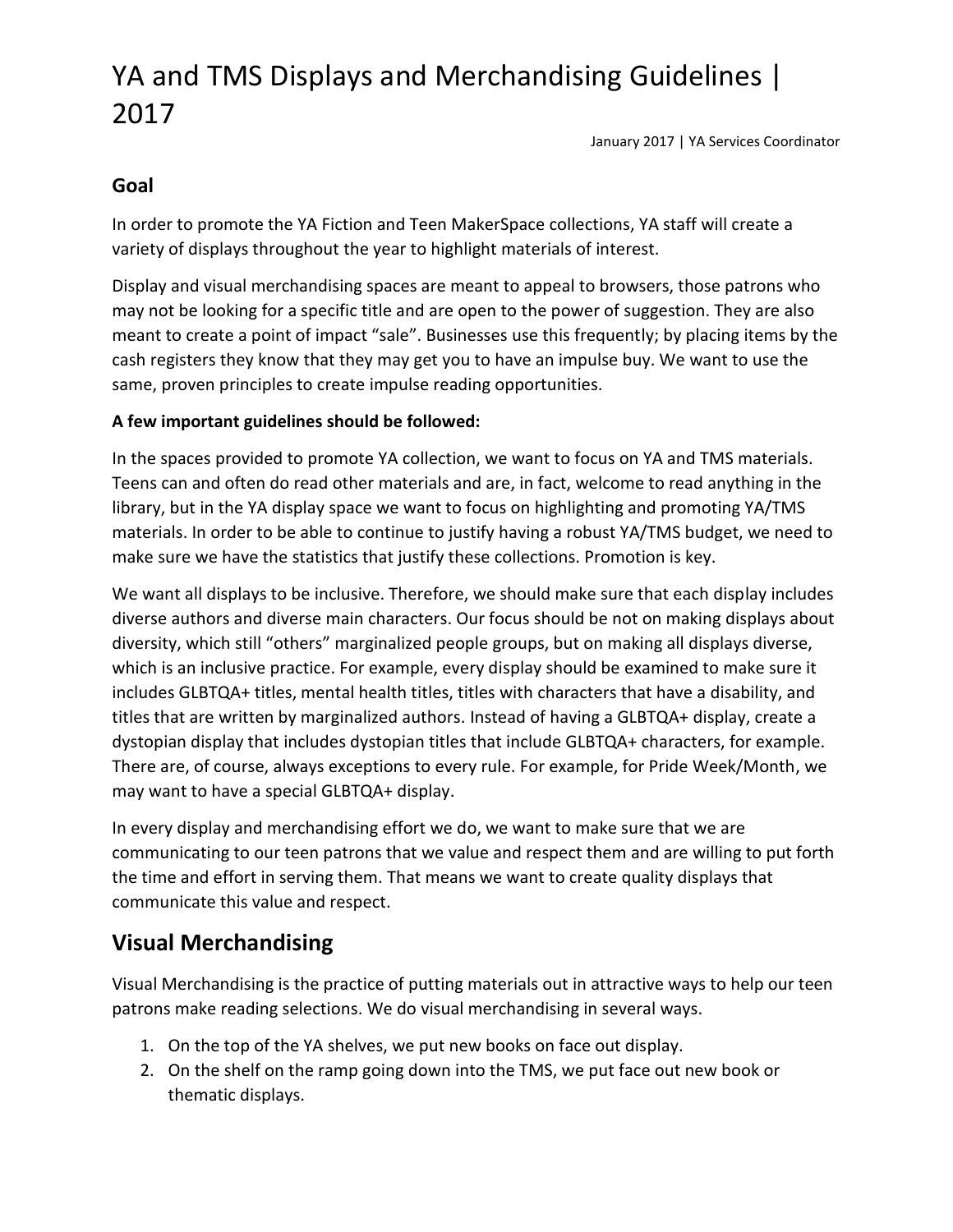January 2017 | YA Services Coordinator

3. On the shelf provided for us on the slat wall, we put rotating book displays.

### *General Notes about Visual Merchandising*

Whenever possible, books should be front facing so teen patrons can see the covers in their direct line of eyesight. Try to avoid putting titles at an angle.

Please make sure any titles you pull for visual merchandising or display are attractive and in good condition. For example, avoid titles with excessively worn covers, frayed edges, etc. Titles in really bad shape should be given to the YA Services Coordinator for review.

If a title on display hasn't checked out after about a week, consider pulling it off of the display and replacing it with a new title.

## **Slat Wall Displays**

Ideally, the displays on the slat wall outside the TMS should be changed every 2 weeks. There are exceptions to this rule, including during the Teen Summer Reading Challenge, which typically lasts for about 6 weeks.

*Target Goal for Slat Wall Displays*: 21 Unique Displays with Varying Themes

#### *Each Slat Wall Display Should Include the Following Elements:*

Books: Primarily, our focus is on books. So we want to make sure we include as many books as possible.

Additional Visual Elements: any additional visual elements can be used to help make sure our displays are eye catching and attractive. This can include thematic words which express the point of the display, pictures, etc.

Interactive Elements: In the past, some fun interactive elements have been included. For example, during our Make display teens could take a button. Or, for an additional example, teens were invited to write down their favorite first line from a book to make an interactive display. These types of displays are encouraged as long as there is still ample space for teens to pick up and check out a book.

Creativity: We want our displays to be as creative and eye catching as possible. Our goal is to attract the attention of our teen patrons and get them to approach the display so they will select books to check out and read.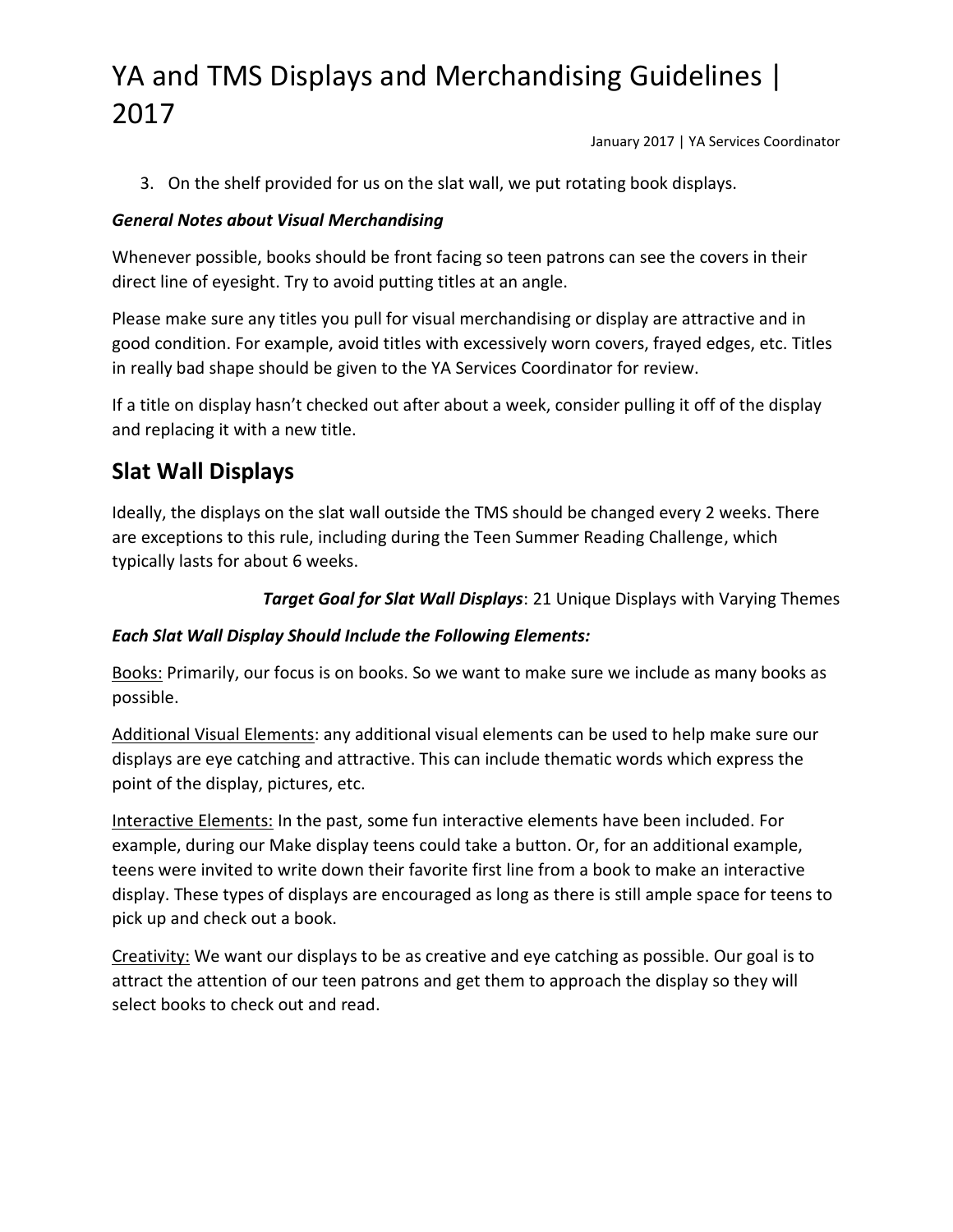January 2017 | YA Services Coordinator

### **Display and Visual Merchandising Organization and Communication**

#### **Display Notebook**

In order to help us better track are use of displays, we will keep a display notebook. It will include the following information:

- 1. Past displays
- 2. An upcoming display calendar
- 3. Potential display ideas that we are interested in exploring

#### **Display Responsibility**

All YA staff are responsible for maintaining displays daily. This means when we notice any holes in a display, we should take a moment to grab an appropriate title out of the collection and put it on display. When you walk by, please take a moment to glance and make sure everything looks tidy and if not, take a moment to tidy the display up. (All Staff)

In addition, staff who express interest will be included in developing and putting up/taking down displays. Depending on interest, some type of schedule can be created to help facilitate communication regarding this matter. (Display Designers)

Each display designer will be responsible for printing off a photograph of their display and placing it in the past displays portion of the notebook. Be sure to record the theme and date.

The YA Services Coordinator will be responsible for creating and communicating the display calendar. There may be times when specific display idea or themes will be pre-determined, for example Teen Tech Week and Teen Read Week. Other times, the person responsible for the display may be assigned and given more freedom for that display theme. If no display theme is assigned, please make sure and clear display theme with YASC before purchasing any supplies and creating the display. When communicating your display theme to YASC, please have an estimate of supplies needed and cost available before seeking approval.